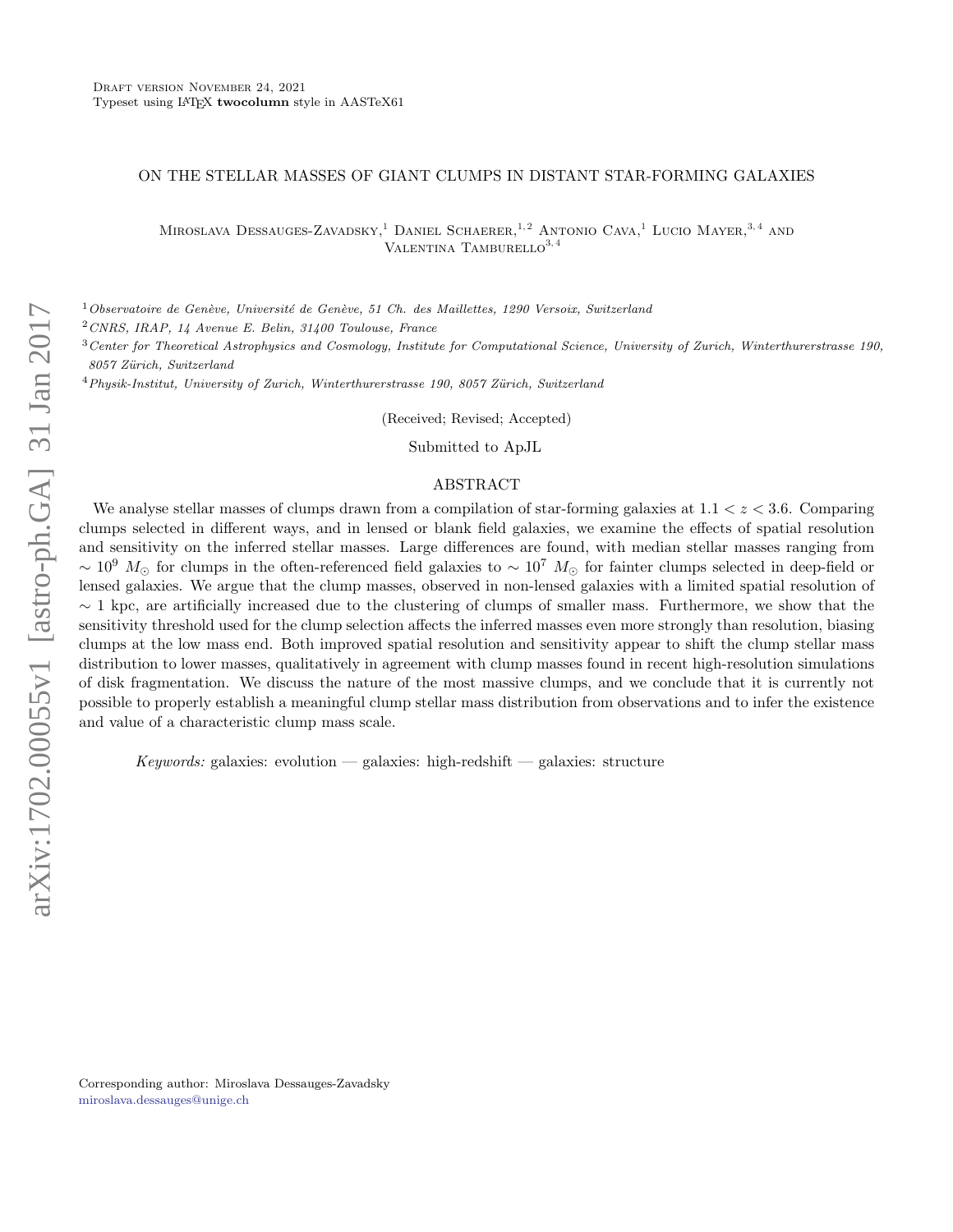### 1. INTRODUCTION

Deep Hubble Space Telescope (HST) observations and pioneering morphological analysis of distant starforming galaxies have revealed that galaxies at the peak of the cosmic star formation activity do not follow the Hubble classification, but are mostly irregular and clumpy [\(Elmegreen et al.](#page-7-0) [2005,](#page-7-0) [2007,](#page-7-1) [2009\)](#page-7-2). [Guo et al.](#page-7-3) [\(2015\)](#page-7-3) and [Shibuya et al.](#page-7-4) [\(2016\)](#page-7-4) have evaluated that at  $z \gtrsim 2$  roughly 60% of galaxies are clumpy and that this fraction evolves over  $z \simeq 0 - 8$ .

While the observed stellar clumps have initially been associated with interactions/mergers, another clump origin had to be invoked with kinematic studies showing a substantial proportion of  $z \sim 1-2.5$  galaxies dominated by ordered disk rotation (Förster Schreiber et [al.](#page-7-5) [2009;](#page-7-5) [Wisnioski et al.](#page-7-6) [2015;](#page-7-6) [Rodrigues et al.](#page-7-7) [2016\)](#page-7-7). These high-redshift disks, however, are very different from their local counterparts, being highly turbulent, thick, gas-rich, and strongly star-forming disks. They are subject to violent instabilities [\(Dekel et al.](#page-7-8) [2009b\)](#page-7-8) caused by intense inflows of cold gas (Kereš et al. [2005;](#page-7-9) [Ocvirk et al.](#page-7-10) [2008;](#page-7-10) [Dekel et al.](#page-7-11) [2009a\)](#page-7-11). Giant kpc-scale clumps with masses as high as  $\gtrsim 10^8 - 10^{9.5}$  M<sub>o</sub> may then form during the disk fragmentation phase resulting from disk instabilities, as found in idealized simulations of isolated galaxies and cosmological simulations [\(Agertz et al.](#page-7-12) [2009;](#page-7-12) [Bournaud et al.](#page-7-13) [2010,](#page-7-13) [2014;](#page-7-14) [Cev](#page-7-15)[erino et al.](#page-7-15) [2010,](#page-7-15) [2012;](#page-7-16) [Genel et al.](#page-7-17) [2012;](#page-7-17) [Mandelker et](#page-7-18) [al.](#page-7-18) [2014\)](#page-7-18). The produced giant clumps resemble the kpcsized clumps observed in  $z \sim 2$  galaxies with similar stellar masses (Förster Schreiber et al. [2011;](#page-7-19) [Guo et al.](#page-7-20) [2012\)](#page-7-20), and provide support to clump formation via disk fragmentation.

Recently, [Tamburello et al.](#page-7-21) [\(2015,](#page-7-21) hereafter T15) and [Behrendt et al.](#page-7-22) [\(2016\)](#page-7-22) performed numerical simulations of isolated galaxies at a significantly better spatial resolution, necessary to capture fragmentation correctly [\(Mayer & Gawrysczak](#page-7-23) [2008\)](#page-7-23). They both find that the formation of giant clumps via disk fragmentation with masses >  $10^8$   $M_{\odot}$  is not a common occurrence. They get the same characteristic clump mass set by fragmentation, as low as a few times  $10^7 M_{\odot}$ , despite significant differences in their respective simulation techniques, and star formation and feedback recipes only included in T15. This fragmentation mass is well matched with the modified Toomre mass proposed by T15 that takes into account nonlinear aspects of disk fragmentation [\(Boley](#page-7-24) [et al.](#page-7-24) [2010\)](#page-7-24). A few clumps can grow to larger masses  $(\sim 10^{9-9.5}$  M<sub>☉</sub>) by clump-clump mergers and gas accretion, but they populate only the tail of the mass distribution and emerge after several disk orbits. The conventional Toomre mass, resulting from simple linear

perturbation theory [\(Toomre](#page-7-25) [1964\)](#page-7-25), is almost an order of magnitude larger, and hence appears only fortuitously comparable to the clump high mass tail. A similar mass spectrum ranging from  $\sim 10^{6.5}$   $M_{\odot}$  to  $10^{9.5}$   $M_{\odot}$  is obtained for the 'in situ' clumps formed in the recent highresolution cosmological simulations by [Mandelker et al.](#page-7-26) [\(2017\)](#page-7-26), as well as in the FIRE cosmological simulations by Oklopčić et al. [\(2017\)](#page-7-27).

Now that disk fragmentation simulations of different groups find significantly lower masses for the highredshift clumps with respect to previous claims, it is timely to revisit the observational constraints on clump masses. In this Letter, we compile a sample of clumps in star-forming galaxies at  $1.1 < z < 3.6$  with stellar mass measurements. We show that a very broad range of clump masses has been derived, and find evidence that the derived masses and mass distributions suffer from limitations in both spatial resolution and sensitivity. We discuss what we may infer on the true stellar mass spectrum of high-redshift clumps. Our simple qualitative analysis presented here highlights important biases affecting the intrinsic clump stellar mass estimates, which we have started quantitatively evaluating in our first companion paper on  $H\alpha$  mock simulations [\(Tamburello](#page-7-28) [et al.](#page-7-28) [2016,](#page-7-28) hereafter T16) and in a detailed observational clump analysis within a multiple-imaged galaxy (Cava et al. in preparation).

### 2. CLUMP SAMPLE

We have compiled a sample of clumps from the literature within clumpy star-forming galaxies at  $z > 1$ , where clumps have been identified in broad-band  $HST$ imaging, predominantly tracing stellar emission. Our sample comprises a total of 241 stellar clumps hosted in 40 galaxies from Förster Schreiber et al. [\(2011\)](#page-7-19), [Guo et](#page-7-20) [al.](#page-7-20) [\(2012\)](#page-7-20), [Adamo et al.](#page-6-0) [\(2013\)](#page-6-0), [Elmegreen et al.](#page-7-29) [\(2013\)](#page-7-29), and [Wuyts et al.](#page-7-30) [\(2014\)](#page-7-30). These five clump datasets are described in Table [1.](#page-3-0) For the bulk of the sample (213 out of 241 clumps), we have been able to recompute the clump stellar masses in a homogeneous way, using the original multi-band HST photometry and the updated version of the Hyperz photometric redshift and SED fitting code [\(Schaerer & de Barros](#page-7-31) [2010\)](#page-7-31). For the remaining 28 clumps from Förster Schreiber et al.  $(2011)$ , as observations in only one HST/NICMOS filter F160W are available, we have not re-analysed their published stellar masses, instead we rely on these estimates obtained from an assumed mass-to-light ratio.

The photometry of the stellar clumps from [Guo et](#page-7-20) [al.](#page-7-20) [\(2012\)](#page-7-20) and [Elmegreen et al.](#page-7-29) [\(2013\)](#page-7-29) is based on the Hubble Ultra Deep Field observations (HUDF, [Beck](#page-7-32)[with et al.](#page-7-32) [2006\)](#page-7-32), performed with  $HST/ACS$  in the fil-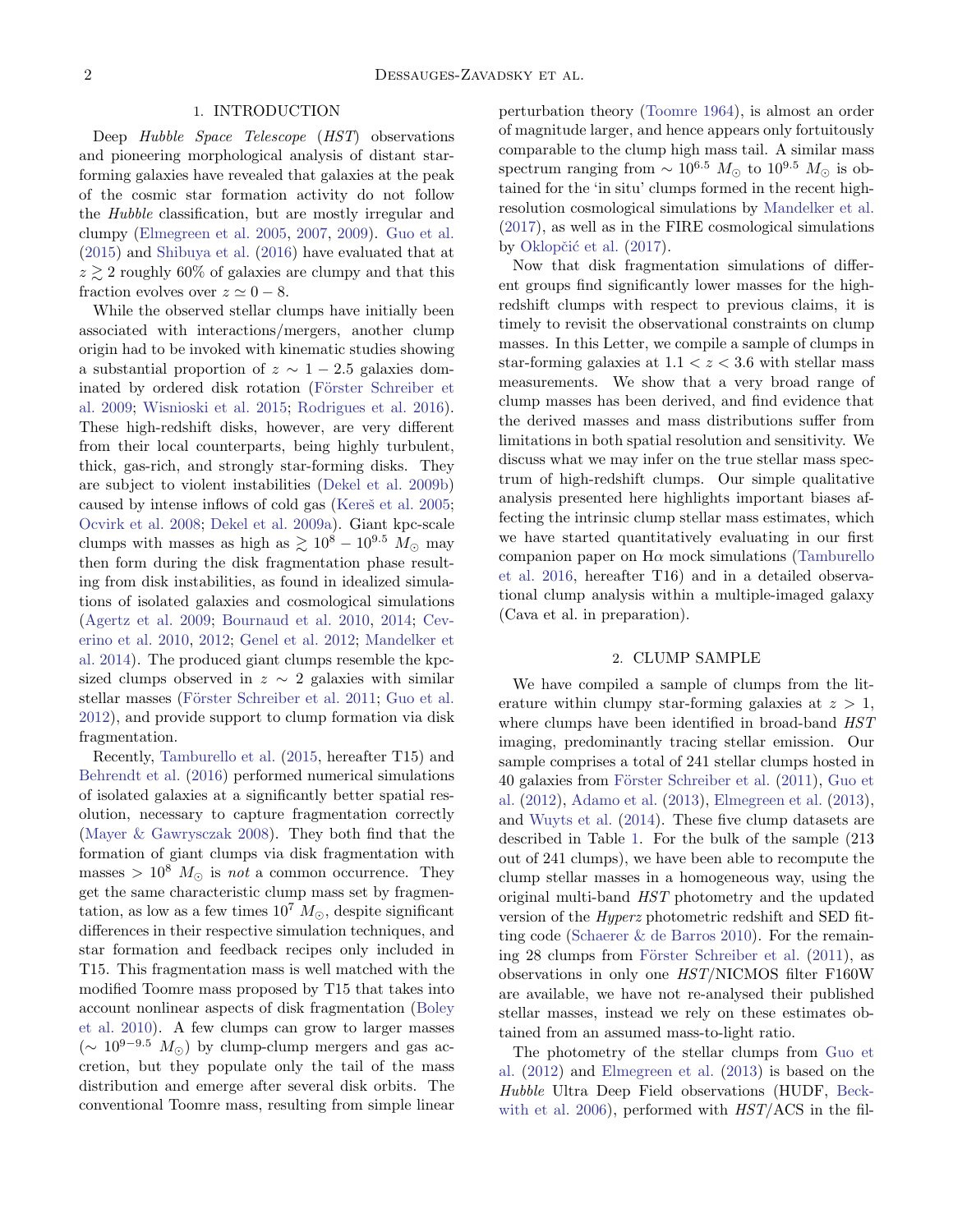ters F435W, F606W, F775W, and F850LP. [Guo et al.](#page-7-20)  $(2012)$  also used the  $HST/WFC3$  observations in the filters F105W, F125W, and F160W, which were not available at the time of the [Elmegreen et al.](#page-7-29) [\(2013\)](#page-7-29) work. [Adamo et al.](#page-6-0) [\(2013\)](#page-6-0) have used the Cluster Lensing And Supernova survey with Hubble (CLASH, [Postman et al.](#page-7-33) [2012\)](#page-7-33) to analyse clumps in the filters F390W, F475W, F555W, F606W, F775W, F814W, and F850LP from HST/ACS, and the filters F105W, F110W, F125W, and F160W from HST/WFC3. And, [Wuyts et al.](#page-7-30) [\(2014\)](#page-7-30) had at disposal observations in the HST/WFC3 filters F390W, F606W, F814W, F098M, F125W, and F160W. For the typical redshift  $z \sim 2$  of the studied clumpy host galaxies, the longest wavelength observations available at 1.6  $\mu$ m for all cover the rest-frame optical emission of the stellar clumps.

For the SED modelling, we have adopted the [Bruzual](#page-7-34) [& Charlot](#page-7-34) [\(2003\)](#page-7-34) stellar tracks at solar metallicity and the [Chabrier](#page-7-35) [\(2003\)](#page-7-35) initial mass function. We have allowed for variable star formation histories, parametrised by exponentially declining models with timescales vary-ing from [1](#page-2-0)0 Myr to infinity<sup>1</sup>, corresponding to a constant star formation rate. Nebular emission has been neglected, as in [Guo et al.](#page-7-20) [\(2012\)](#page-7-20) and [Elmegreen et al.](#page-7-29) [\(2013\)](#page-7-29). With respect to these works, we find very small or no systematic differences with our inferred clump stel-lar masses<sup>[2](#page-2-1)</sup>. We have also tested the impact on clump stellar masses when including or not the near-infrared HST/WFC3 photometry in the dataset of [Guo et al.](#page-7-20)  $(2012)$ . We find higher stellar masses by  $+0.20$  dex, on average, when the HST/WFC3 filters are omitted, as done in [Elmegreen et al.](#page-7-29) [\(2013\)](#page-7-29). This could thus lead to a small systematic shift by a factor of  $\sim$  1.5 between the clump masses of [Guo et al.](#page-7-20) [\(2012\)](#page-7-20) and [Elmegreen](#page-7-29) [et al.](#page-7-29) [\(2013\)](#page-7-29). Compared to the clump stellar masses reported by [Adamo et al.](#page-6-0) [\(2013\)](#page-6-0), our masses are higher by  $+0.56$  dex, on average. This difference vanishes<sup>[3](#page-2-2)</sup> if we include nebular emission and allow for ages younger than 10 Myr in the SED fits, as adopted by [Adamo et](#page-6-0) [al.](#page-6-0) [\(2013\)](#page-6-0). For the [Wuyts et al.](#page-7-30) [\(2014\)](#page-7-30) dataset, we find a small difference of −0.12 dex, on average, in clump stellar masses when neglecting nebular emission, as in their work. For a uniform and conservative comparison between all the clump datasets, we retain the clump

stellar masses obtained from SED fits without nebular emission.

The wavelength coverage of the above four clump datasets is nearly identical, which thus enables a meaningful and nearly homogeneous comparison between these datasets. As a measure of the depth of the selected clumps, we examine the clump magnitude distributions and we list in Table [1,](#page-3-0) for the four clump datasets, the magnitudes  $i_{16}$  and  $z_{16}$  corresponding to the 16th percentile of the magnitude distribution of clumps in the F775W (for HUDF) or F814W i-band and in the F850LP z-band, respectively. The latter corresponds to the clump selection band of [Guo et al.](#page-7-20) [\(2012\)](#page-7-20), and the former is the second-deepest band in HUDF and CLASH. We also indicate the  $3\sigma$  sensitivity limits in the  $i$ - and z-bands measured in 0.35<sup> $\prime\prime$ </sup> diameter apertures, as reported by [Beckwith et al.](#page-7-32) [\(2006\)](#page-7-32) for HUDF and [Postman et al.](#page-7-33) [\(2012\)](#page-7-33) for CLASH. On this basis, we divide the clumpy host galaxy compilation into three main sub-samples, lensed galaxies, field galaxies with a deep clump selection, and field galaxies with a shallow clump selection, denoted hereafter by L, FD, and FS, respectively (see Table [1\)](#page-3-0).

The 40 host galaxies have redshifts ranging from  $z = 1.1$  to 3.6, with the bulk found at  $1.3 < z < 2.6$ . Their stellar masses are uniformly distributed between  $M_*^{\text{host}} \sim 10^8 - 10^{11} M_{\odot}$  (see Figure [3\)](#page-5-0), with the L and FD sub-samples containing the low-mass host galaxies  $(M_*^{\text{host}} \lesssim 10^{10} M_{\odot})$  and the FS sub-sample the highmass hosts  $(M_*^{\text{host}} \geq 10^{9.8} M_{\odot})$ . Most of the hosts are on the main sequence at their corresponding redshift.

For comparison we also consider local star clusters found in nearby galaxies [\(Adamo et al.](#page-6-0) [2013\)](#page-6-0) and two starburst galaxies [\(Bastian et al.](#page-7-36) [2006;](#page-7-36) [Larsen et al.](#page-7-37) [2002\)](#page-7-37).

### <span id="page-2-3"></span>3. CAN WE INFER ACCURATE CLUMP MASSES AT HIGH REDSHIFT?

As shown in Figure [1,](#page-4-0) the distribution of stellar masses of clumps identified in high-redshift galaxies is very broad and ranges from  $M_*^{\text{clump}} \sim 10^{5.5} M_{\odot}$  to  $10^{10.5}$   $M_{\odot}$ . Large differences are observed among the three sub-samples of high-redshift galaxies considered here. Whereas the "typical" mass of clump masses in the field galaxies studied by Förster Schreiber et [al.](#page-7-19) [\(2011\)](#page-7-19) and [Guo et al.](#page-7-20) [\(2012\)](#page-7-20) (FS sub-sample) – used until now as the benchmark of high-redshift clump properties – is very high (median  $\log(M_{*}^{\text{clump},\text{FS}}/M_{\odot})=$ 8.89), the [Elmegreen et al.](#page-7-29) [\(2013\)](#page-7-29) field galaxies (FD sub-sample) have a median clump mass much lower  $(\log(M_{*}^{clump,FD}/M_{\odot}) = 7.23)$ , and clumps in lensed galaxies (L sub-sample) show even somewhat lower

<span id="page-2-0"></span><sup>&</sup>lt;sup>1</sup> More precisely, we have used the following timescales  $\tau = 0.01$ , 0.03, 0.05, 0.07, 0.1, 0.3, 0.5, 0.7, 1., 3.,  $\infty$  Gyr.

<span id="page-2-1"></span><sup>2</sup> The mean of the logarithmic differences in stellar mass is  $\Delta(\log(M_{*}^{\text{clump}}/M_{\odot})) = -0.16 \pm 0.15$  for clumps from [Guo et al.](#page-7-20) [\(2012\)](#page-7-20), and  $\Delta(\log(M_{*}^{\text{clump}}/M_{\odot})) = +0.045 \pm 0.45$  for clumps from [Elmegreen et al.](#page-7-29) [\(2013\)](#page-7-29).

<span id="page-2-2"></span><sup>&</sup>lt;sup>3</sup>  $\Delta(\log(M_{*}^{\text{clump}}/M_{\odot})) = +0.004 \pm 0.46.$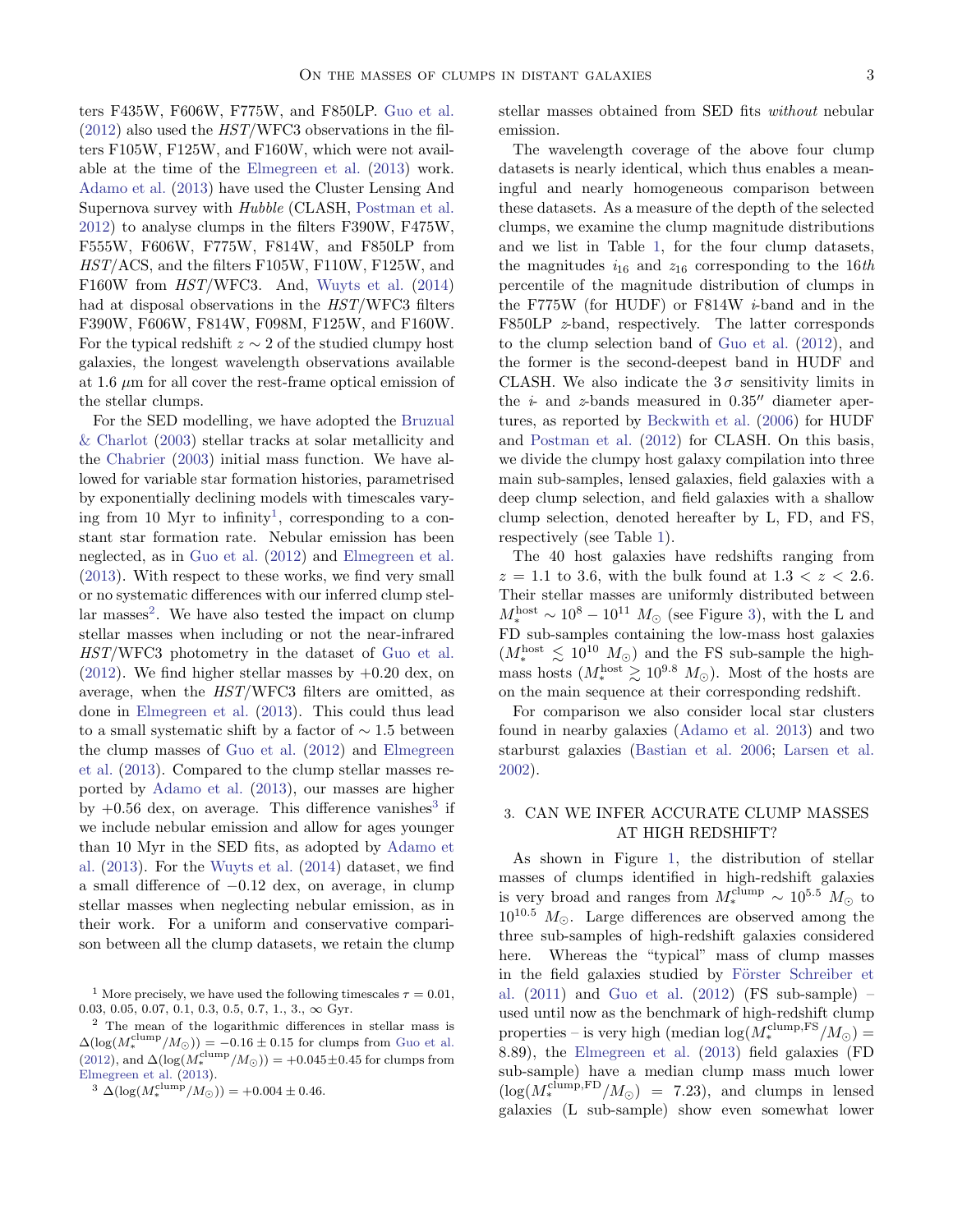| References                                         | Adamo $+13$                            | $Wuvts+14$        | $Elmegreen+13$               | $Guo+12$                     | Förster Schreiber+11 |
|----------------------------------------------------|----------------------------------------|-------------------|------------------------------|------------------------------|----------------------|
|                                                    | L sub-sample <sup><math>a</math></sup> |                   | $FD$ sub-sample <sup>b</sup> | $FS$ sub-sample <sup>c</sup> |                      |
| Number of clumps                                   | 31                                     | 7                 | 135                          | 40                           | 28                   |
| Number of host galaxies                            |                                        | 1                 | 22                           | 10                           | 6                    |
| <b>Redshift</b>                                    | 1.5                                    | $1.7\,$           | $1.1 - 3.6$                  | $1.6 - 2.0$                  | $2.2 - 2.5$          |
| $i_{16}$ <sup>d</sup>                              | $29.7^{\dagger}$                       | $29.1^{\ddagger}$ | 29.7                         | 27.6                         |                      |
| <i>i</i> -band $3\sigma$ -0.35" limit <sup>e</sup> | $30.5^{\dagger}$                       | $30.9^{\ddagger}$ | 30.25                        | 30.25                        |                      |
| $z_{16}$ <sup>d</sup>                              | $29.7^{\dagger}$                       |                   | 29.7                         | 27.3                         |                      |
| z-band $3\sigma$ -0.35" limit <sup>e</sup>         | $29.5^{\dagger}$                       |                   | 29.55                        | 29.55                        |                      |
| Median $\log(M_*^{\text{clump}}/M_{\odot})$        | 6.98                                   |                   | 7.23                         | 8.89                         |                      |

<span id="page-3-0"></span>Table 1. Properties of existing stellar clump datasets in high-redshift galaxies

 ${}^a$ Clumps identified in lensed galaxies.

 $b$  Clumps identified in field galaxies with a deep clump selection.

 $c$  Clumps identified in field galaxies with a shallow clump selection.

 $d_{\text{Magnitudes corresponding to the 16th percentile of the magnitude distribution of clumps in the F775W (for }$ HUDF) or F814W  $i$ -band and in the F850LP  $z$ -band, respectively.

 $e_{3\sigma}$  sensitivity limits in the *i*-, respectively, *z*-band measured in 0.35<sup>t</sup> diameter apertures (from [Beckwith et](#page-7-32) [al.](#page-7-32) [\(2006\)](#page-7-32) for HUDF and [Postman et al.](#page-7-33) [\(2012\)](#page-7-33) for CLASH).

<sup>†</sup> Corrected for lensing, assuming a magnification factor  $\mu = 8$  [\(Adamo et al.](#page-6-0) [2013\)](#page-6-0).

<sup> $\ddagger$ </sup> Corrected for lensing, assuming a magnification factor  $\mu = 25$  [\(Sharon et al.](#page-7-38) [2012\)](#page-7-38).

masses (median  $\log(M_*^{\text{clump},\text{FS}}/M_{\odot})$  = 6.98; see Table [1\)](#page-3-0). In comparison to the star clusters identified in local galaxies, the inferred clump masses in high-redshift galaxies are, on average, significantly higher than those in local galaxies also shown in Figure [1,](#page-4-0) with the exception of some star clusters in the most intensively star-forming nearby galaxies.

The absolute rest-frame V-band magnitude distributions of the three clump sub-samples are compared in Figure [2.](#page-4-1) Clearly, the FS sub-sample has significantly brighter clumps than the FD sub-sample, although both are drawn from field galaxies over a similar redshift range. The clumps in the lensed galaxies are slightly fainter, on average, than those in the FD sub-sample. The differences in absolute magnitude and in stellar mass (Figure [2](#page-4-1) versus Figure [1\)](#page-4-0) are comparable, as expected, since the optical light traces stellar mass if the mass-to-light ratio of clumps does not vary much.

What explains the large differences found between the three sub-samples of high-redshift clumps? We primarily envisage spatial resolution and sensitivity as the main sources for these differences.

All high-redshift clumps rely on HST imaging with the same spatial resolution of  $\sim 0.15$ <sup>"</sup> FWHM, which corresponds to physical sizes of  $1.2-1.3$  kpc at  $z \sim 1.3-2.6$  in field/non-lensed galaxies. Obviously, limited spatial resolution can affect the measure of clump stellar masses, if the true physical sizes of clumps are smaller than the resolution, since then several clumps may be blended within the photometric aperture. This effect will artificially "boost" the flux and increase the inferred stellar mass of clumps. The amount of this artificial boost will depend on the clump true sizes, their distribution and clustering. With the help of strong gravitational lensing, sub-kpc sizes down to ∼ 100 pc (representing an improvement by a factor of 10) are reached in the two lensed galaxies of the L sub-sample. The finding of considerably lower clump stellar masses (Figure [1](#page-4-0) and Table [1\)](#page-3-0) compared to the clump masses in the field galaxy  $sub-sample(s)$  (FS and somewhat FD) supports that indeed spatial resolution, and the induced blending, affects the derived clump masses and artificially boosts them towards high masses.

First quantitative hints of this low-resolution "boosting" on clump stellar masses have been obtained from recent simulations, which, however, focus on gas clumps. [Behrendt et al.](#page-7-22) [\(2016\)](#page-7-22), in their simulations of a massive gas disk with one of the highest resolutions to date, find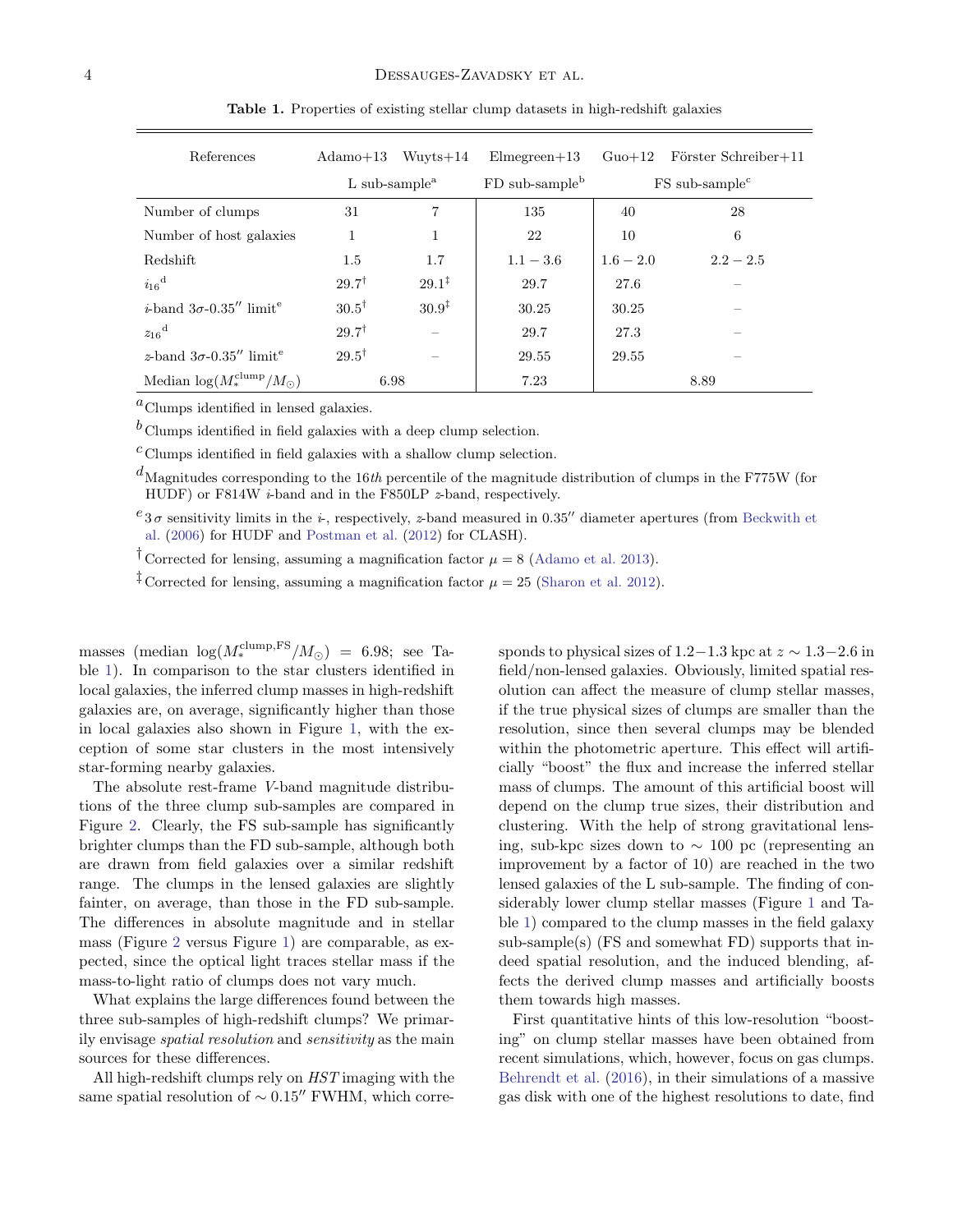

<span id="page-4-0"></span>Figure 1. Normalized stellar mass distributions of local star clusters (filled yellow histogram), and three sub-samples of high-redshift clumps: clumps in lensed galaxies (L subsample, open green histogram), in field galaxies with a deep clump selection (FD sub-sample, hatched red histogram), and in field galaxies with a shallow clump selection (FS subsample, filled cyan histogram). The medians of the highredshift clump sub-samples are shown using dotted green, dashed red, and solid cyan vertical lines, respectively. For comparison, clump mass distributions as predicted by different disk fragmentation simulations (open blue thick and thin histograms from T15 and [Ceverino et al.](#page-7-16) [\(2012\)](#page-7-16), respectively) are also shown in each panel.

very small (∼ 35 pc in radii) and low gas mass fragments produced with disk fragmentation that, when mimicking observations on kpc-scales (FWHM  $= 1.6$  kpc), appear to be distributed in loosely bound clusters with 10−100 times larger masses. We report similar results in T16 using our  $H\alpha$  mock observations of simulations from T15, and we infer a  $\sim$  1 kpc resolution "boosting" on 100 pcscale clump masses of less than a factor of 5. Apart from that, [Fisher et al.](#page-7-39) [\(2017\)](#page-7-39), using low-redshift  $H\alpha$  galaxy observations, have analysed how severely clump clustering increases sizes and star formation rates in limited  $\sim$  1 kpc resolution maps.

Interestingly, large stellar mass differences are also observed between clumps in the field galaxy FS and FD sub-samples (Figure [1](#page-4-0) and Table [1\)](#page-3-0), while these galaxies are all affected by the same  $\sim$  1.2 kpc resolution limitation. Another effect than spatial resolution must thus be at the origin of these clump mass differences. These differences are likely due to different clump selections applied, resulting from different data depths, different



<span id="page-4-1"></span>Figure 2. Absolute rest-frame V-band magnitude distributions of high-redshift clumps in the L (open green histogram), FD (hatched red histogram), and FS (filled cyan histogram) sub-samples. The respective means are shown using dotted green, dashed red, and solid cyan vertical lines.

wavebands used to identify the clumps, and/or more or less conservative detection limits set for clumps. In fact both [Guo et al.](#page-7-20)  $(2012)^4$  $(2012)^4$  $(2012)^4$  and [Elmegreen et al.](#page-7-29)  $(2013)$  used HUDF observations, but the former selected clumps in the F850LP  $z$ -band, whereas the latter in the F775W  $i$ band that is 0.7 mag deeper (see Table [1\)](#page-3-0). Furthermore, the clumps extracted by [Guo et al.](#page-7-20) [\(2012\)](#page-7-20) are limited to F850LP magnitudes brighter than  $\sim$  27.3, well above the depth of the HUDF z-band image. In contrast, the observed magnitudes of clumps selected by [Elmegreen](#page-7-29) [et al.](#page-7-29) [\(2013\)](#page-7-29) reach down to  $3\sigma$ , which can explain differences of up to  $\sim$  2.5 mag for the faintest clumps in the FD sub-sample (see Table [1\)](#page-3-0) compared to [Guo et al.](#page-7-20) [\(2012\)](#page-7-20). Hence, the clump selection sensitivity threshold strongly affects the clump stellar masses, biasing the observed clumps at the low mass end.

The sensitivity effect appears to be more important than the spatial resolution effect on the inferred clump masses, since the respective stellar mass distributions of clumps in the [Elmegreen et al.](#page-7-29) [\(2013\)](#page-7-29) field galaxies limited by  $\sim$  1.2 kpc resolution (FD sub-sample) and in the lensed galaxies (L sub-sample) end up to be very comparable (Figure [1](#page-4-0) and Table [1\)](#page-3-0), whereas clumps in

<span id="page-4-2"></span> $4$  The clumps from [Guo et al.](#page-7-20) [\(2012\)](#page-7-20) represent 60% of the clumps in the field galaxy FS sub-sample.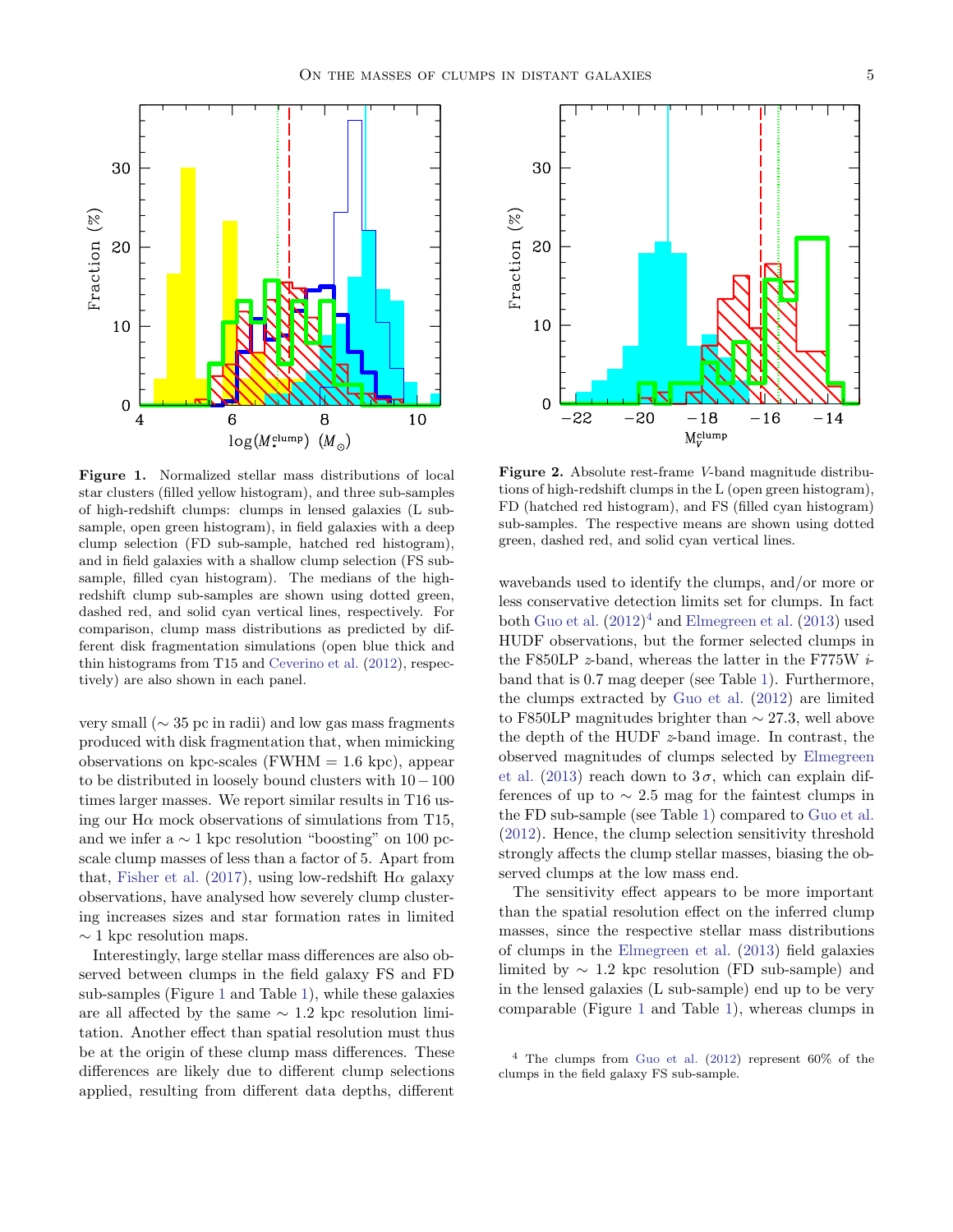the lensed galaxies benefit from 10 times better spatial resolution and similarly good sensitivities.

In any case, the finding of clumps in lensed galaxies and in field galaxies from [Elmegreen et al.](#page-7-29) [\(2013\)](#page-7-29) with stellar masses between  $\sim 10^{5.5} - 10^9$   $M_{\odot}$ , well below the often-quoted "typical" masses of giant clumps  $\geq$  $10^8 - 10^9$  M<sub>⊙</sub> inferred from observations with ~ 1.2 kpc resolution and shallower clump selection thresholds (FS sub-sample), suggests that the latter is systematically overestimated by 1−2 orders of magnitude (Table [1\)](#page-3-0), or more depending on whether a characteristic mass scale of fragmentation exists or not (see Section [4.2\)](#page-6-1). The same conclusion can be drawn, when we restrict the FD and FS sub-samples to host galaxies with redshifts comparable to those of the two lensed galaxies from the L sub-sample. In T16 we study quantitatively the effects of ∼ 1 kpc resolution and shallow sensitivity on the observed clump masses using  $H\alpha$  mocks. We find that the inferred clump stellar masses can be easily overestimated by at least a factor of 10 due to the combination of both effects (and with the sensitivity effect dominating).

### 4. DISCUSSION

#### 4.1. On the existence of the most massive clumps

Is there a maximum stellar mass for clumps, how massive, and what determines it? If clump stellar masses are artificially increased by the spatial resolution effect as discussed above, our current best maximum clump mass estimate should come from lensed galaxies, where clump stellar masses up to  $\sim 10^{8.7} M_{\odot}$  are observed (see Figure [1\)](#page-4-0). However, the L sub-sample is quite small (38 clumps) and small number statistics could bias the maximum mass determination of clumps (especially if the true clump mass function decreases rapidly towards high masses). Furthermore, the maximum clump stellar mass could depend on the host galaxy stellar mass (see [Elmegreen et al.](#page-7-29) [2013\)](#page-7-29). The fact that clumps in the FS and FD sub-samples, observed with the same spatial resolution in host galaxies spanning a wide range of stellar masses, show an increase of the upper envelope of their stellar masses with the host galaxy mass as illustrated in Figure [3,](#page-5-0) indicates that the maximum clump mass indeed depends on the host mass.

By definition, the clump mass cannot exceed the host galaxy mass, but what determines the maximum clump mass? The most simple expectation is that the maximum clump mass is set by the fragmentation mass that is directly proportional to the galaxy mass and the square of its gas fraction in the linear perturbation theory, as described by [Escala & Larson](#page-7-40) [\(2008\)](#page-7-40). Otherwise, according to the innovative simulations of T15, the combination of a typical fragmentation scale and addi-



<span id="page-5-0"></span>Figure 3. Stellar masses of high-redshift clumps plotted as a function of the stellar mass of their host galaxy. The symbols refer to different works, and the color-coding to the L, FD, and FS sub-samples, similarly to Figures [1](#page-4-0) and [2.](#page-4-1) The dotted line is the one-to-one relation.

tional processes yielding the clump mass growth, such as clump-clump mergers, leads to a fractional stellar mass contribution of the sum of all clumps to the total disk stellar mass in the range of  $10 - 15\%$ , with little variation with disk mass. This results from the fact that the characteristic mass scale of fragmentation they get is independent on disk mass. Massive disks thus just give rise to more clumps that in turn increase the likelihood of clump-clump mergers, shifting the maximum stellar mass of clumps to larger values. Both approaches allow to explain the apparent scaling of the maximum clump mass with the host galaxy mass.

On the other hand, we could expect the clump properties to correlate with redshift, such that the more massive clumps should be found in the higher redshift host galaxies, since both the velocity rotation over dispersion ratio and the molecular gas fraction, which together control the Toomre disk stability criterion, have been shown to increase with redshift [\(Wisnioski et al.](#page-7-6) [2015;](#page-7-6) [Dessauges-Zavadsky et al.](#page-7-41) [2015\)](#page-7-41). However, no such a trend is observed, when plotting the measured clump stellar masses as a function of the redshift of their hosts.

If we assume that the simulations of T15 and [Man](#page-7-26)[delker et al.](#page-7-26) [\(2017\)](#page-7-26) predict correctly the stellar masses of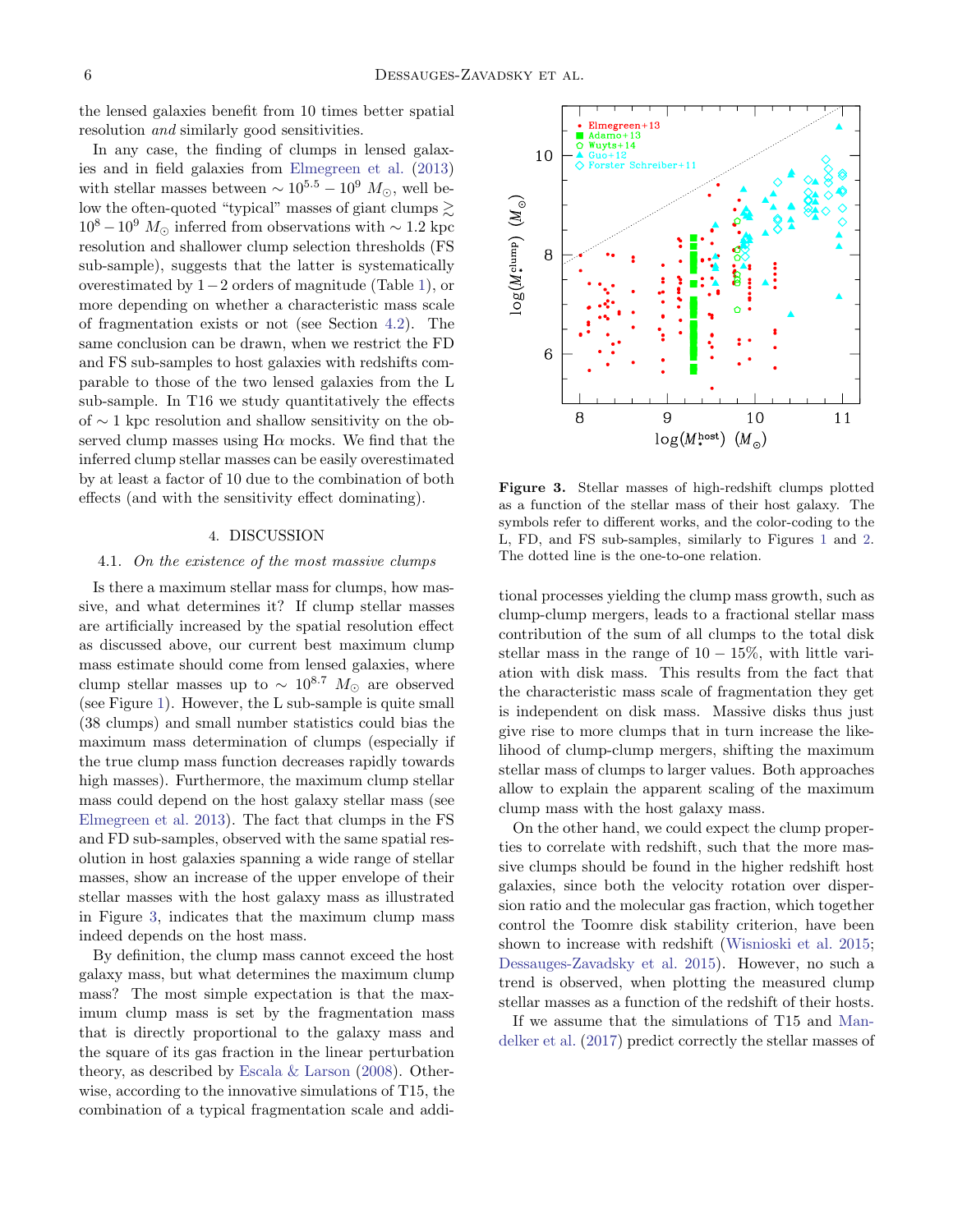the order of  $\sim 10^{9-9.5} M_{\odot}$  $\sim 10^{9-9.5} M_{\odot}$  $\sim 10^{9-9.5} M_{\odot}$  of the most massive clumps<sup>5</sup>, we see that still a non-negligible fraction of the observed clumps in the FS sub-sample has stellar masses above the  $10^{9.5}$  $10^{9.5}$   $M_{\odot}$  limit (Figures 1 and [3\)](#page-5-0). Explaining these extreme clump masses with the spatial resolution effect appears difficult as several very massive clumps would need to be closely clustered. In our  $H\alpha$  mocks (T16), maximum stellar masses up to  $\sim 3 \times 10^9$  M<sub>☉</sub> can be reached in artificially inflated  $\sim 1$  kpc clumps. When examining these extremely massive clumps from Förster [Schreiber et al.](#page-7-19) [\(2011\)](#page-7-19) and [Guo et al.](#page-7-20) [\(2012\)](#page-7-20) individually, we find that almost all of them coincide with the centers of host galaxies or are located very close by, and have among the reddest colors. They thus appear more suggestive of galactic bulges, or alike, rather than genuine clumps (see also [Elmegreen et al.](#page-7-2) [2009\)](#page-7-2). But, it has also been proposed that they could be old clumps that have migrated in the centers of galaxies [\(Wuyts et al.](#page-7-42) [2012\)](#page-7-42). Their extreme masses remain, nevertheless, puzzling. Contributions from other processes than disk fragmentation and clump-clump mergers that follow, such as minor mergers or accretion of cores of disrupted satellites (Ribeiro et al. 2016, in preparation; [Mandelker et](#page-7-26) [al.](#page-7-26) [2017\)](#page-7-26), can be an alternative way to explain star complexes with extreme masses, eventually red colors, and central galaxy positions after migration.

# <span id="page-6-1"></span>4.2. Is there a characteristic clump mass from observations?

As shown in Section [3,](#page-2-3) HST imaging has revealed high-redshift clumps with a wide range of stellar masses, typically spread over two orders of magnitude, or significantly larger if data with different sensitivities and spatial resolutions are combined (Figure [1\)](#page-4-0). Furthermore, in each clump dataset the lower stellar mass end is limited by the depth and spatial resolution of the available observations. From this we conclude that it is currently not possible to properly establish a meaningful clump stellar mass distribution from observations, and, in particular, to infer the existence and value of a characteristic clump mass. The only clear indication is that both improved sensitivity and spatial resolution shift the clump stellar mass distribution to lower masses

that ends up to be in agreement with the latest simulations of disk fragmentation. Indeed, T15 find a characteristic clump stellar mass of  $\sim 5 \times 10^7$  M<sub>☉</sub> at the onset of fragmentation and predict a stellar mass distribution of clumps, also plotted in Figure [1,](#page-4-0) which very much resembles that of clumps in the L and FD sub-samples. The agreement may well be fortuitous for the reasons just discussed.

If clumps are formed by disk fragmentation and molecular clouds down to several orders of magnitude lower mass scales are formed primarily by the same mechanism (e.g., [Tasker & Tan](#page-7-43) [2009;](#page-7-43) [Krumholz & Burkert](#page-7-44) [2010\)](#page-7-44), clump formation would be hierarchical and, hence, one would expect clumps to continuously reveal new substructure at all scales [\(Elmegreen](#page-7-45) [2011;](#page-7-45) [Bournaud et al.](#page-7-46) [2016\)](#page-7-46), making it impossible to assess their mass distribution in a resolution-independent way. Observational evidence for a hierarchical star cluster structure in nearby galaxies is discussed by [Gouliermis et al.](#page-7-47) [\(2015\)](#page-7-47). On the other end, if high- redshift disks do possess a characteristic fragmentation mass scale as suggested by simulations of T15 and [Behrendt et al.](#page-7-22) [\(2016\)](#page-7-22), the signature of such scale should be independent on spatial resolution and sensitivity once observations approach the corresponding scale. Convergence studies of simulations with increased resolution will help assess the latter mass scale robustly in the context of the fragmentation scenario. At the same time, larger high-redshift clump samples within deep observations, ideally at the best-possible spatial resolution, and a systematic analysis (with the same clump selection criteria), including completeness corrections, are needed to establish the true clump stellar mass spectrum.

This work was supported by the Swiss National Science Foundation, in the context of the Sinergia STAR-FORM network on "Star formation in galaxies from the Milky Way to the distant Universe". We are grateful to Bruce G. Elmegreen and Yicheng Guo for sharing with us their HST clump photometry, and we warmly thank Bruce G. Elmegreen for very fruitful discussions.

## REFERENCES

<span id="page-6-2"></span> $^5$  This maximum clump mass is obtained for simulated galaxies with stellar masses up to  $10^{10.6}$   $M_{\odot}$  (T15), comparable to the field galaxies in the FS sub-sample  $(M_*^{\text{host}} \geq 10^{9.8} M_{\odot})$ . Limiting the simulations of T15 to galaxies with  $M_\ast^{\rm host} < 10^{10}~M_\odot$ (comparable to galaxies in the FD and L sub-samples), leads to a clump stellar mass distribution not exceeding  $\sim 10^{8.5} M_{\odot}$ .

<span id="page-6-0"></span>Adamo, A., Ostlin, G., Bastian, N., et al. 2013, ApJ, 766, ¨

105